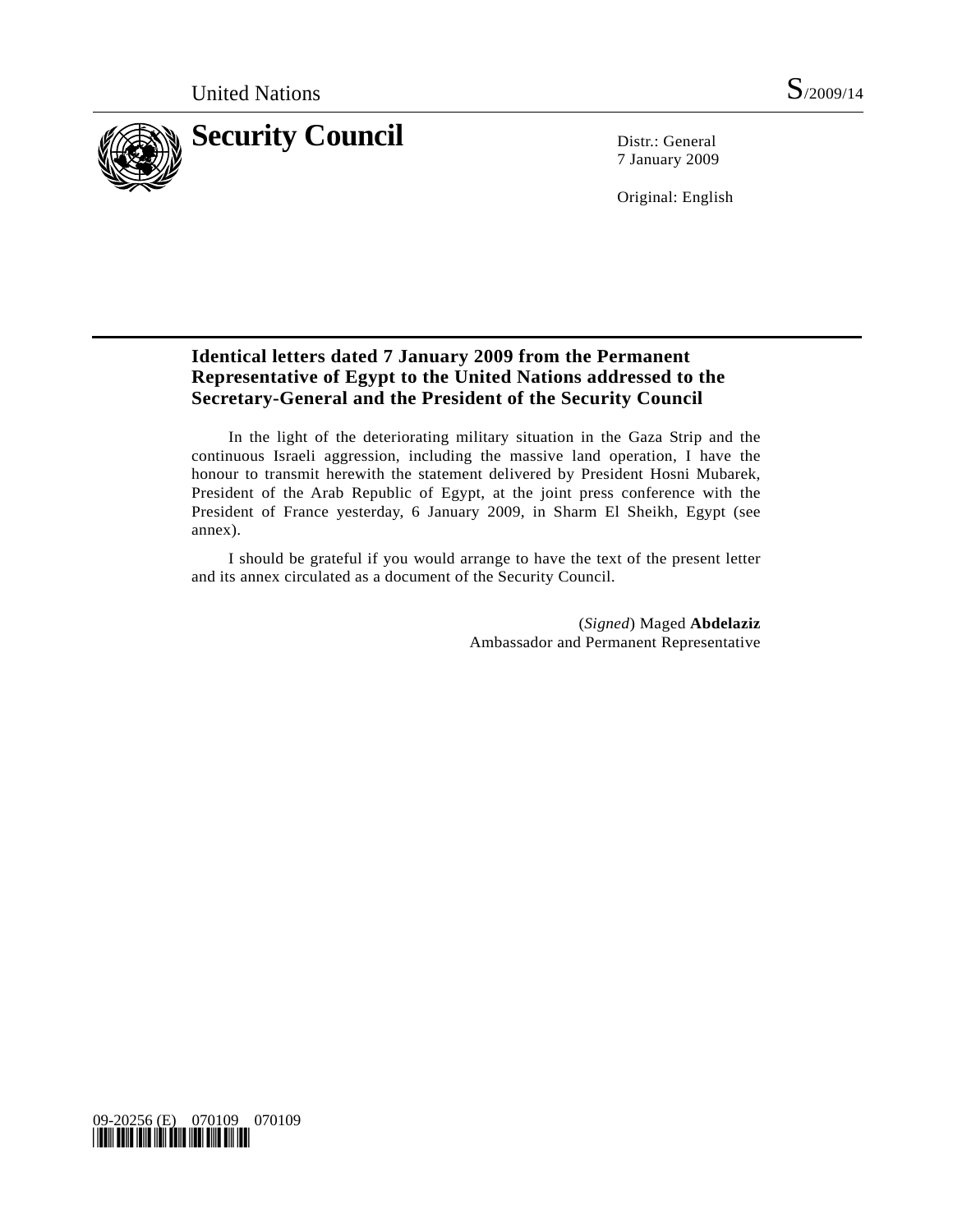## **Annex to the identical letters dated 7 January 2009 from the Permanent Representative of Egypt to the United Nations addressed to the Secretary-General and the President of the Security Council**

[Original: Arabic]

## **Opening statement of His Excellency Mr. Mohamed Hosni Mubarak, President of the Arab Republic of Egypt, to the joint press conference with the President of the French Republic**

Sharm El-Sheikh

6 January 2009

 I extend my welcome to President Sarkozy and express my appreciation for his participation in our joint consultations yesterday and today on the grave situation in the Gaza Strip. I have brought President Sarkozy up to date on Egypt's efforts and its plan to contain the situation, and he in turn has briefed me on the outcome of his negotiations yesterday in Israel.

 The situation in Gaza continues to deteriorate for a second week, with continual destructive and deadly Israeli attacks targeting innocent civilians, causing tensions to escalate and undermining regional stability.

 Egypt, which opened the door to peace in the Middle East and has supported the Palestinian cause for 60 years, cannot accept a continuation of the current situation, with the Palestinian and Israeli sides clinging to their positions and the Security Council delaying the fulfilment of its responsibilities.

 Egypt has been pursuing active efforts since the first day of the hostilities, and today I am putting forward an initiative specifically designed to contain the situation, based on the following elements:

- 1. Israel and the Palestinian factions shall agree to an immediate ceasefire for a specified period to allow the opening of corridors for aid to the inhabitants of the Strip and to allow Egypt to pursue efforts towards a complete and permanent ceasefire.
- 2. Egypt calls on Israel and the Palestinian sides to meet immediately to conclude arrangements and guarantees to prevent a repetition of the present escalation. The causes of that escalation, including the question of securing the borders, should be addressed to allow for the reopening of border crossings and the lifting of the blockade. Egypt is prepared to take part in these discussions along with the Palestinian and Israeli sides, and with the European Union and the other members of the Quartet.
- 3. Egypt renews its call on the Palestinian National Authority and all Palestinian factions to respond to Egyptian efforts to bring about Palestinian reconciliation, which is indispensable for overcoming the challenges facing the Palestinian people and the Palestinian cause both in the current critical situation and in the future.